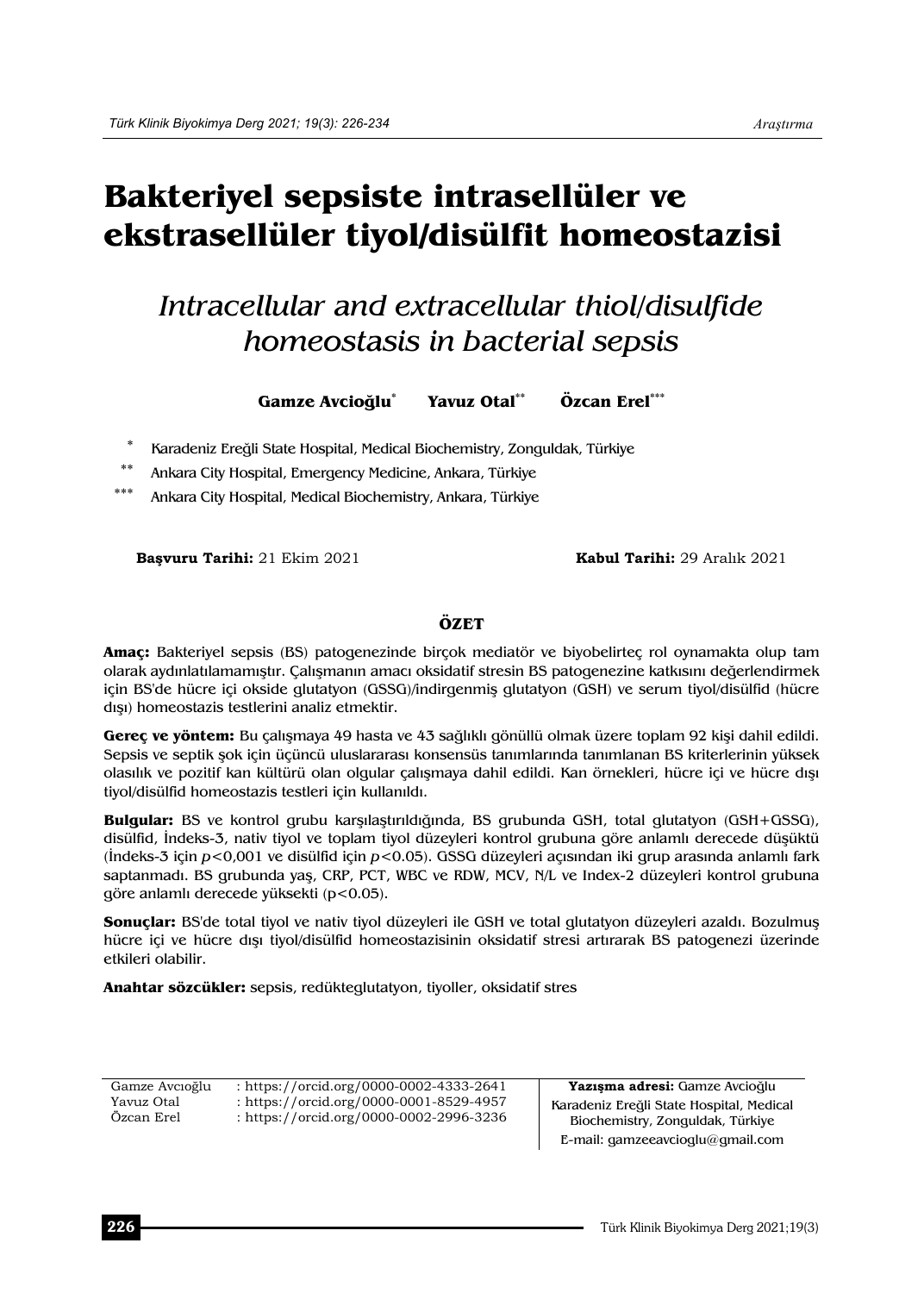**Kısaltma listesi**  GSSG: oksitlenmiş glutatyon GSH: redüklenmiş glutatyon GSH + GSSG: Total glutatyon PCT: prokalsitonin BS: bakteriyel sepsis Intracellular and extracellular thiol/disulfide homeostasis in bacterial sepsis Oxidative stress in bacterial sepsis

#### **ABSTRACT**

**Aim:** Many mediators and biomarkers play a role in the pathogenesis of bacterial sepsis (BS) which is still not fully illimunated. The aim was to analyze intracellular oxidised glutathione (GSSG)/reduced glutathione (GSH) and serum thiol/disulfide (extracellular) homeostasis tests in BS to evaluate the contribution of oxidative stress to pathogenesis.

**Material and Methods:** A total of 92 individuals, including 49 patients and 43 healthy volunteers, were included in the present study. The cases who had high probability of BS criteria defined by the third international consensus definitions for sepsis and septic shock and positive blood culture were included in the study. The blood samples were used for intracellular and extracellular thiol/disulfide homeostasis tests.

**Results:** When BS and control group were compared, GSH, total glutathione (GSH+GSSG), disulfide, Index-3, native thiol and total thiol levels were significantly lower in BS group compared to control group (*p*<0.001, for Index-3 and disulfide *p*<0.05). No significant differences were detected between the two groups in terms of GSSG levels. The age, CRP, PCT, WBC and RDW, MCV, N/L and Index-2 levels were significantly higher in BS group than in control group (*p*<0.05).

**Conclusions:** Total thiol and native thiol levels and GSH and total glutathione levels decreased in BS. Disrupted intracellular and extracellular thiol/disulfide homeostasis might have effects on BS pathogenesis by increasing oxidative stress.

**Keywords:** Sepsis, reduced glutathione, thiols, oxidative stress.

#### **Abbreviation list:**

GSSG: oxidised glutathione GSH: reduced glutathione GSH + GSSG: Total glutathione PCT: procalcitonin BS: bacterial sepsis

#### **INTRODUCTION**

Sepsis is one of the major causes of mortality and morbidity all over the world, and causes oxidative damage and multiple organ disorders. Sepsis is a common cause of death in both emergency departments and in intensive care units. Cell damage that is associated with oxidative stress is effective in the pathophysiology of sepsis. The damages at microcirculation level cause multiple organ failure (1-3).

Sepsis mortality rates varied between 18% and 40% in recent years (4-6). The highest mortality rates are associated with sepsis that is caused by infections of organisms that play roles in sepsis, such as bacteria and fungi. The other cause of the sepsis is virus (7, 8). Bacteria (*Staphylococcus aureus*) and fungi (*Candida* species) are generally detected in the culture of the sepsis patient (9). The response of the host immune system and the pathogen type have important role in sepsis severity (10). One of these is the altered of oxidation/ antioxidation balance in favor of oxidation (11). Different parameters have been examined in this respect in recent years, and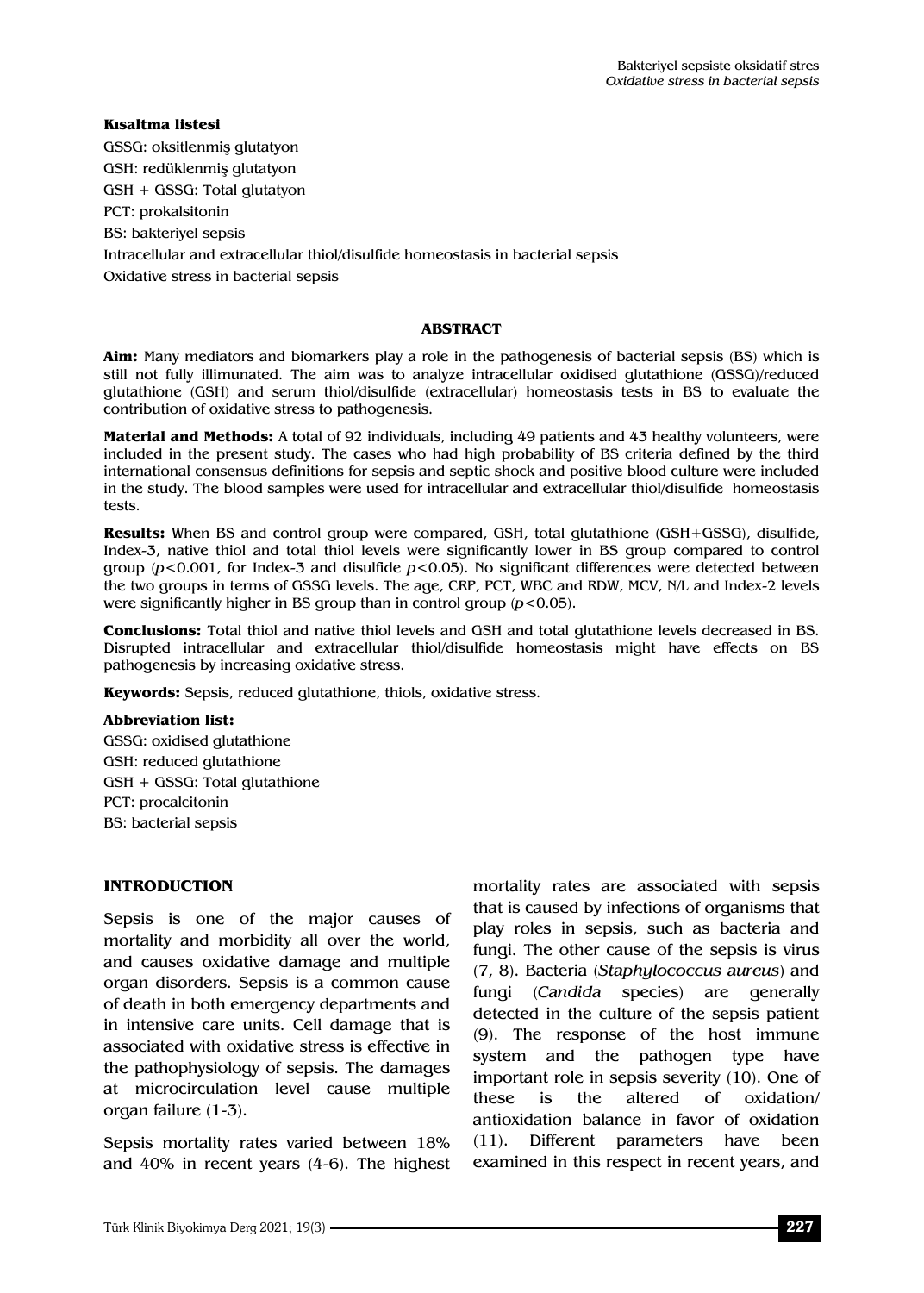one of them is the determination of the level of glutathione in erythrocytes (4).

Glutathione is an important antioxidant, and is also a peptide that contains lowmolecular-weight thiole. It has oxidised (GSSG) and reduced (GSH) forms in the cell, and gives information about oxidationantioxidant status. Glutathiones have role in many metabolic processes, such as neutralizing the free radicals and peroxides, conjugation of the toxic metabolites, cell signaling, and transferring amino acids into the cells. For this reason, GSH/GSSG homeostasis is very important, and is associated with many cases (12, 13).

Erythrocytes are nucleus-free cells carrying oxygen, and are exposed to oxidative stress more than other cells. Also, free oxygen radicals are produced continuously in erythrocytes with auto-oxidation. However, since there are no protein molecules in erythrocytes that can break down these radicals, these radicals are neutralized by glutathione, which is a powerful antioxidant. For this reason, oxidative stress is responsible for the deterioration of GSH/GSSG homeostasis in erythrocytes (12, 13). The increase in the oxidative stress in erythrocytes causes cell damage, reducing in number in tissues in meeting oxygen needs.

Serum dynamic thiol/disulfide homeostasis play noteworthy and vital roles in detoxification, protection from oxidants, apoptosis, signal transduction, organizing of enzymatic activity, and in the transcription factors and cellular signaling mechanisms. Thiols are considered as the main antioxidant buffers of the extra-cell area in the serum (14).

Intracellular GSH and GSSG levels can be analyzed more practical and cost-effectively with the novel developed method (13) of Alışık et al. The accuracy, precision, and reproducibility of the new method is similar with in existing spectrophotometric methods. In this study, the purpose was to compare the intracellular oxidised/reduced glutathione and dynamic thiol-disulfide levels in the

serum to evaluate the contribution of oxidative stress to etiopathogenesis in bacterial sepsis.

## **MATERIAL AND METHODS**

## *Patients/material*

The present study was conducted in Ankara City Hospital between May and September 2020. The study protocol was approved by the institutional ethics committee with the number of E1-20-437. A total of 49 patients diagnosed with sepsis and a healthy control group with 43 people were involved in the study. Written and verbal informed consent was obtained from all patients.

Patients who met the sepsis criteria defined by Singer et al. were included in our study based on clinical and laboratory findings (15). These criteria are grouped under 4 headings: 1) to have at least 3 clinical signs of sepsis (presence of fever, tachycardia/ bradycardia, necessity for oxygen support, need for ventilation, hypotension, feeding difficulty, abdominal distension), 2) CRP level >1 mg/ dL 3) Change in at least 2 different serum parameters (WBC count, platelet count, etc.) in addition to CRP, 4) positive blood culture or clinical sepsis (when blood culture is negative).Those younger than 18 years, those with chronic diseases such as diabetes mellitus, chronic renal failure and rheumatological disease, oncological patients, pregnant women and those who had trauma were not included in the study.

Sodium hydroxide (NaOH), Trizma base, 5,5′ dithiobis (2-nitrobenzoic acid) (DTNB, Ellman's reagent), hydrochloric acid (HCl), ethylenedinitrilotetraacetic acid (EDTA), sodium borohydride (NaBH4), L-glutathione reduced (GSH), L-glutathione oxidised (GSSG), 2-mercaptoethanol, methanol, dithiothreitol (DTT), trichloroacetic acid (TCA), hydrogen peroxide solution (H2O2) and sodium chloride (NaCl) were purchased from Sigma-Aldrich Inc. (Taufkirchen, Germany) and Merck Co. (Darmstadt, Germany). Ultrapure-grade chemicals and Type-1 reagent-grade deionized water were used.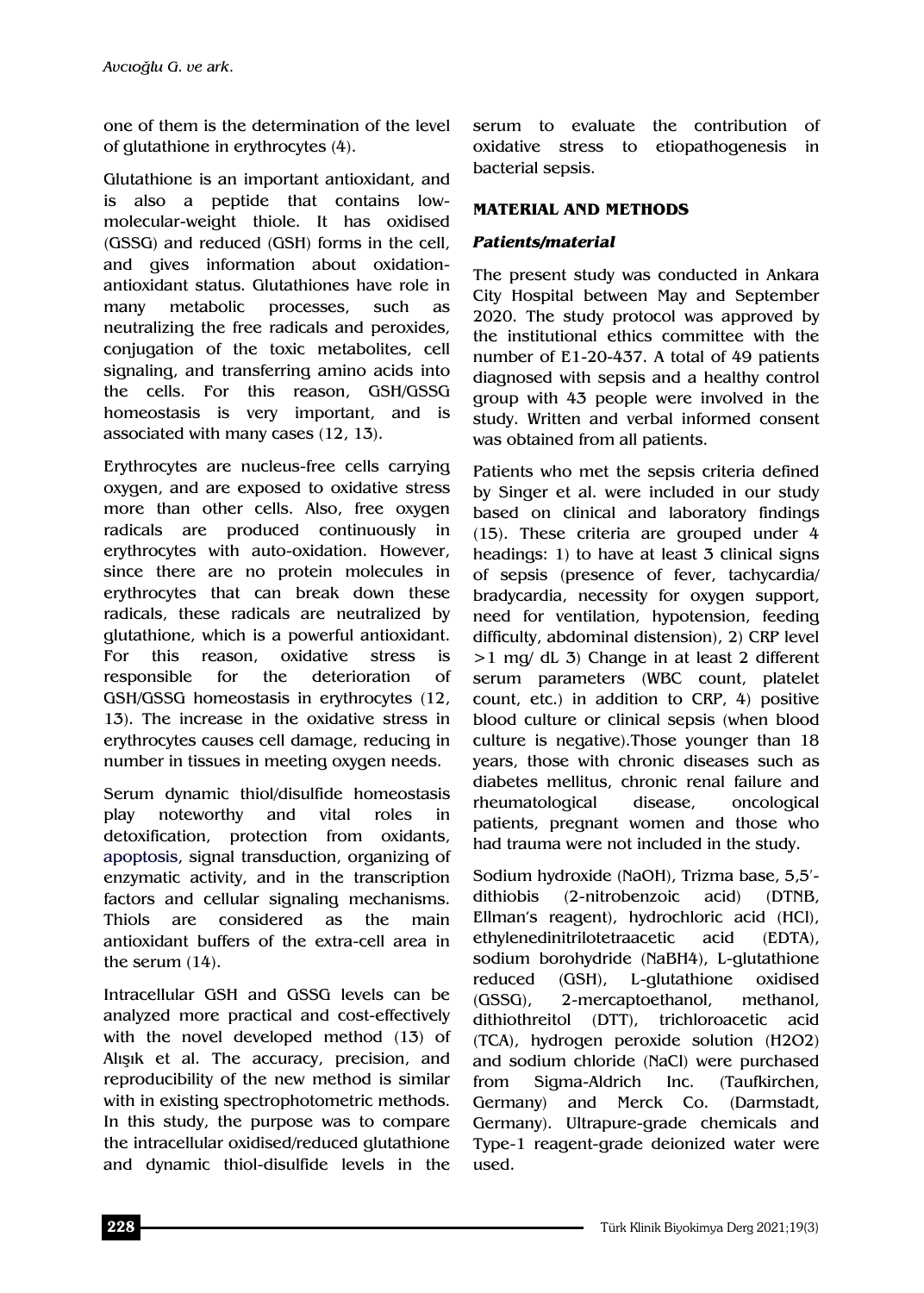The complete blood count (CBC), CRP, and procalcitonin (PCT) were measured in the blood samples drawn from the patients with sepsis at diagnosis. Biochemical analyses were performed using an Atellica CH Analyzer (Siemens Diagnostic Product Corporation, Los Angeles, CA); CBC testing was performed using XE-2100 (Sysmex Corporation, Kobe, Japan).

Blood samples were obtained from healthy control group and sepsis group for serum thiol-disulfide measurements in the early morning after 8 hours of fasting. Serum samples were centrifugated at 1500g for 15 min, and stored at -80°C until the time of analysis. The type and manufacturers of the specimen tubes were serum separator tubes, BD Vacutainer®, (SST II Advance, REF 367955, UK).

## *Methods*

Blood samples were taken from patient for blood culture analysis and the blood samples were obtained simultaneously for intracellular and extracellular glutathione measurement. The blood samples were stored before any treatment was initiated. The blood samples of cases with positive blood cultures were separated to study thioldisulfide /glutathione and other parameters. Measurements were not affected since blood samples were taken for blood culture and other parameters before treatment was initiated. Those whose blood samples were taken after the treatment was initiated were excluded from the study.

Whole blood samples taken from healthy control group and sepsis group placed into BD Vacutainer® Plus Plastic K<sub>2</sub>EDTA tubes (REF 367842, UK). Whole blood samples were pretreated as described in the study by Alışık et al. (13).

Serum concentrations of hsCRP were measured by a Tinaquant CRP (Latex) high sensitive immuno-turbidimetric assay on the Atellica CH hsCRP analyzer (Siemens Diagnostic Product Corporation, Los Angeles, CA) according to the manufacturer's instructions.

Serum levels of PCT were measured by sandwich immunoassay using Siemens ADVIA Centaur XPT system (Siemens Diagnostic Product Corporation, Los Angeles, CA) according to the manufacturer's instructions.

Oxidized (GSSG), reduced (GSH) and total glutathione levels (GSH+GSSG) in erythrocytes were determined in the whole blood with a colorimetric method developed by Alışık et al. (13). In summary, the samples were treated with TCA solution to reduce GSSG to GSH by using NaOH and NaBH<sub>4</sub>. GSSG molecules reduced with NaOH by increasing pH.

 $N$ aBH<sub>4</sub> was used as reductant. After the reduction phase, HCl solution which eliminate the remnant  $N$ aBH<sub>4</sub> prevented extra-reduction of DTNB molecules and reoxidation of GSH molecules. GSH levels were obtained based on the Ellman method that was modified by Hu (16), which was using 500 mM Tris solution (pH: 8.2). Before and after the reduction phase, GSH was measured. After multiplication with a dilution factor, GSSG amount was calculated after subtraction of the GSH from the total GSH (GSH + GSSG) result and was divided by two.

Extracellular thiol/disulfide homeostasis was analyzed with automated and spectrophotometric method developed by Erel and Neselioglu (14). The basis of the thiol/disulfide measurement method was described in the study of Kalkan et al. (17). Index-1 (disulfide/native thiol%), index-2 (disulfide/total thiol%) and index-3 (native thiol/total thiol %) were calculated.

## *Statistical analysis*

The statistical analyses were performed using the IBM SPSS Statistics (Version 22) computer program (IBM, Armonk, NY, USA, 2011). The Kolmogorov-Smirnov test were used for determing of distribution of variables. Variables with Gaussian distribution were analyzed with parametric tests and variables with non-Gaussian distribution were analyzed with non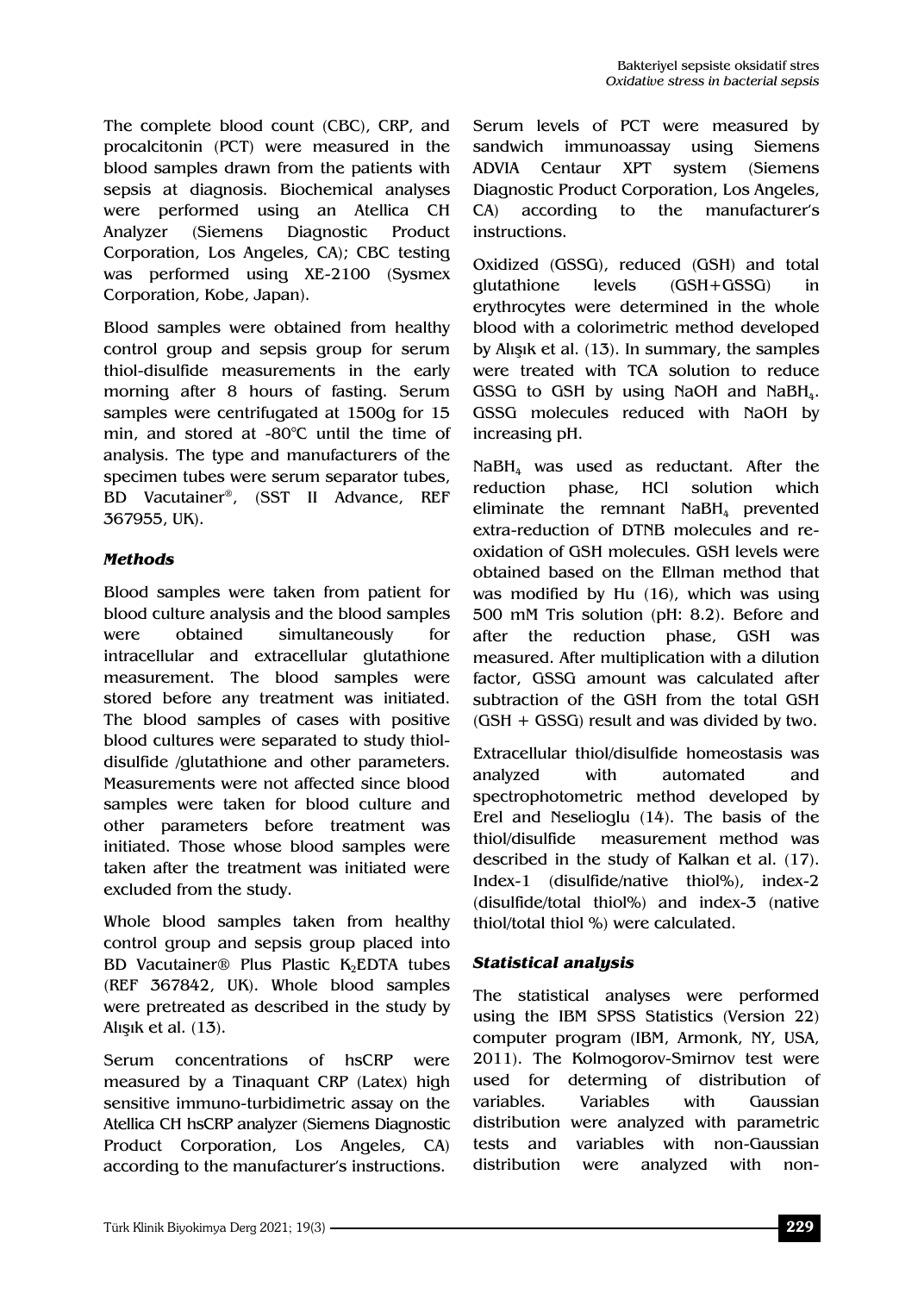parametric tests. The Student's t test or was used for the comparison of normally distributed data variables. The Mann-Whitney U test was analyzed for comparison of the non-normally distributed data variables.In the correlation analysis, Pearson correlation analysis was performed for the normally distributed data variables, and Spearman's correlation analysis was performed for the non-normally distributed data variables.Chisquare test was used for categorical variables for two group comparisons. A *p* value of <0.05 was considered statistically significant. G\*Power software version 3.1.9.2 was used to estimate required sample size for this study. The study power was set at 90% and alpha value set at 0.05. Based on these, a minimum sample of 40 subjects is required.

#### **RESULTS**

The demographic data of the BS and control groups are shown in Table 1. There was no significant difference in terms of gender, GSSG, Index-1 and PLT between the sepsis and control groups (Table 1). The age, CRP,

PCT, WBC and RDW, MCV, N/L and Index-2 values of sepsis group were significantly higher than control group (*p*< 0.05, Table 1). Albumin, hemoglobin, GSH, GSH+GSSG, Index-3, native thiol, disulfide and total thiol levels were significantly lower in the sepsis group (*p*< 0.05, Table 1). İntracellular and extra- cellular thiol/disulfide homeostasis of control and BS groups are shown in Fig.1.

The correlations between PCT and CRP levels and intracellular and extracellular thiol/disulfide homeostasis tests are shown in Table 2 and 3. The correlation graphs are given in Fig. 2. PCT was negatively correlated with GSH (*r*= -0.309, *p*<0.05) and native thiol  $(r = -0.390, p < 0.05)$  in sepsis group (Table 3 and Fig.2.). CRP was negatively correlated with GSH (*r*= -0.423, *p*<0.05), native thiol (*r*= -0.437, *p*<0.05) and total thiol  $(r = -0.418, p < 0.05)$  in sepsis group (Table 2 and Fig.2.). There was no correlation between CRP, PCT values and disulfide and GSSG levels in the groups (Table 2 and Table 3).

| <b>Parameters</b>                         | <b>Control group</b><br>$(n=43)$ | Sepsis group<br>$(n=49)$ | p Value                |
|-------------------------------------------|----------------------------------|--------------------------|------------------------|
| Age, mean $\pm$ SD, range, years          | $58.4 \pm 16.6$ , 20-87          | $68.2 \pm 16.9, 18-93$   | $0.006*$               |
| Gender, female/male                       | 19/24                            | 22/27                    | 0.945                  |
| CRP, mean $\pm$ SD, $q/L$                 | $0.004 \pm 0.003$                | $0.18 \pm 0.04$          | $< 0.001^*$            |
| PCT, mean $\pm$ SD, $\mu q/L$             | $0.03 \pm 0.02$                  | $10.7 \pm 9.6$           | $< 0.001$ <sup>*</sup> |
| WBC, mean $\pm$ SD, 10 <sup>9</sup> /L    | $7.5 \pm 0.9$                    | $15.5 \pm 7.2$           | $< 0.001$ <sup>*</sup> |
| MCV, mean $\pm$ SD, fL                    | $85.4 \pm 2.8$                   | $89.4 \pm 6.8$           | $0.048*$               |
| RDW, mean $\pm$ SD,%                      | $13.3 \pm 0.9$                   | $15.5 \pm 1.5$           | $< 0.001^*$            |
| $N/L$ , mean $\pm$ SD                     | $2.3 \pm 0.7$                    | $18.8 \pm 20.2$          | $0.024*$               |
| PLT, mean $\pm$ SD, 10 <sup>9</sup> /L    | $213.8 \pm 45.4$                 | $196.7 \pm 113.3$        | 0.693                  |
| Hemoglobin, mean $\pm$ SD, g/dL           | $15.4 \pm 1.5$                   | $12.6 \pm 1.7$           | $< 0.001$ <sup>*</sup> |
| Albumin, mean ± SD, g/L,                  | $45.4 \pm 1.7$                   | $32.2 \pm 5.4$           | $< 0.001$ <sup>*</sup> |
| GSH, mean $\pm$ SD, $\mu$ mol/L,          | $738.7 \pm 91.8$                 | $619.5 \pm 57.3$         | $< 0.001$ <sup>*</sup> |
| $GSH + GSSG$ , mean $\pm$ SD, $\mu$ mol/L | $984.4 \pm 157.1$                | $830.9 \pm 93.9$         | < 0.001                |
| GSSG, mean $\pm$ SD, $\mu$ mol/L          | $122.8 \pm 70.3$                 | $105.8 \pm 44.9$         | 0.236                  |
| Native thiol, mean $\pm$ SD, $\mu$ mol/L  | $317.9 \pm 78.3$                 | $184.7 \pm 69.3$         | $< 0.001$ <sup>*</sup> |
| Total thiol, mean $\pm$ SD, $\mu$ mol/L   | $388.6 \pm 86.7$                 | $246.5 \pm 73.8$         | $< 0.001$ <sup>*</sup> |
| Disulfide, mean $\pm$ SD, $\mu$ mol/L     | $73.4 \pm 95.1$                  | $32.5 \pm 9.9$           | $0.005*$               |
| Index-1, mean $\pm$ SD                    | $18.7 \pm 9.8$                   | $20.6 \pm 10.2$          | $0.013*$               |
| Index-2, mean $\pm$ SD                    | $13.8 \pm 6.3$                   | $14.9 \pm 6.7$           | $0.026*$               |
| Index-3, mean $\pm$ SD                    | $73.7 \pm 9.1$                   | $71.9 \pm 9.3$           | $0.030*$               |

**Table 1.** Demographic characteristics of sepsis and control groups. **Tablo 1.** Sepsis ve kontrol gruplarının demografik özellikleri.

*p* Values less than 0.05 were considered significant highlighted in asterisk.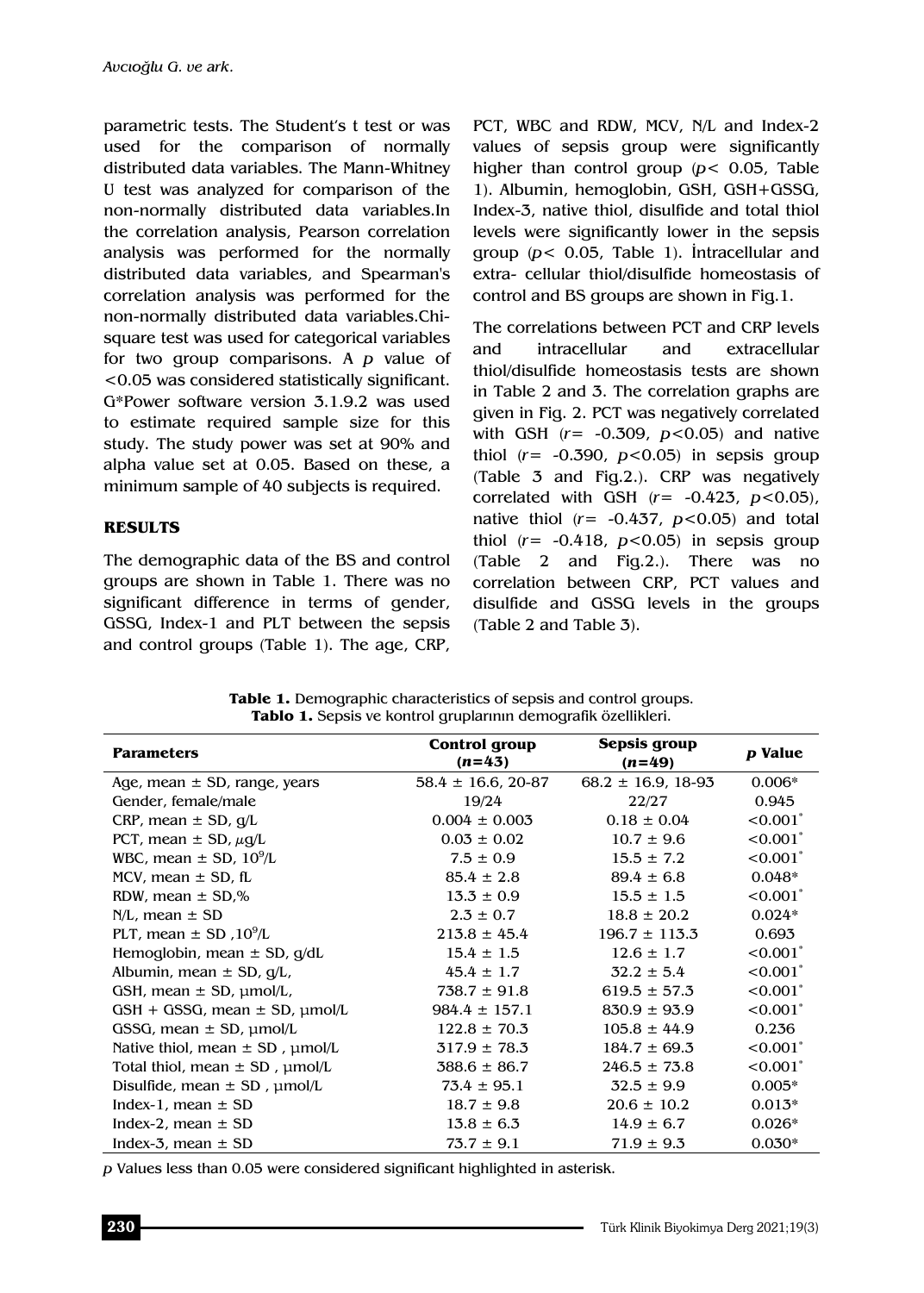|                                   | Control group $(n=43)$ |         | Sepsis group $(n=49)$ |         |
|-----------------------------------|------------------------|---------|-----------------------|---------|
| <b>Parameters</b>                 | r                      | p value | r                     | p value |
| $GSH + GSSG, \mu mol/L$           | $-0.111$               | 0.695   | $-0.158$              | 0.301   |
| GSH <sub>μ</sub> mol/L            | 0.018                  | 0.948   | $-0.423$              | 0.004   |
| GSSG, $\mu$ mol/L                 | $-0.136$               | 0.630   | 0.100                 | 0.513   |
| Native thiol, mmol/L              | $-0.231$               | 0.407   | $-0.437$              | 0.003   |
| Total thiol, mmol/L               | $-0.158$               | 0.573   | $-0.418$              | 0.005   |
| Disulfide, mmol/L                 | 0.027                  | 0.930   | $-0.025$              | 0.870   |
| Disulfide/native thiol X 100%     | $-0.091$               | 0.747   | 0.182                 | 0.256   |
| Disulfide/total thiol $X$ 100 %   | 0.025                  | 0.931   | 0.155                 | 0.320   |
| Native thiol/total thiol X 100. % | $-0.028$               | 0.922   | $-0.183$              | 0.247   |
| PCT, $\mu q/L$                    | 0.695                  | 0.003   | 0.339                 | 0.021   |

| <b>Table 2.</b> Correlations between CRP and other parameters. |  |
|----------------------------------------------------------------|--|
| Tablo 2. CRP ve diğer parametreler arasındaki korelasyonlar.   |  |

*p* Values less than 0.05 were considered significant highlighted in bold.

|                                   | Control group $(n=43)$ |                | Sepsis group $(n=49)$ |                |
|-----------------------------------|------------------------|----------------|-----------------------|----------------|
| <b>Parameters</b>                 | r                      | <i>p</i> value | r                     | <i>p</i> value |
| $GSH + GSSG, \mu mol/L$           | $-0.109$               | 0.700          | $-0.24$               | 0.878          |
| $GSH,\mu$ mol/L                   | 0.042                  | 0.881          | $-0.309$              | 0.039          |
| GSSG, $\mu$ mol/L                 | $-0.110$               | 0.695          | 0.187                 | 0.219          |
| Native thiol, mmol/L              | $-0.061$               | 0.830          | $-0.390$              | 0.008          |
| Total thiol, mmol/L               | $-0.002$               | 0.995          | $-0.280$              | 0.063          |
| Disulfide, mmol/L                 | $-0.064$               | 0.835          | 0.129                 | 0.399          |
| Disulfide/native thiol X 100%     | $-0.355$               | 0.194          | 0.058                 | 0.718          |
| Disulfide/total thiol $X$ 100 %   | -0262                  | 0.645          | $-0.128$              | 0.415          |
| Native thiol/total thiol X 100, % | 0.262                  | 0.345          | 0.079                 | 0.618          |
| CRP, q/L                          | 0.695                  | 0.003          | 0.339                 | 0.021          |

**Table 3.**Correlations between PCT and other parameters. **Tablo 3.** PCT ve diğer parametreler arasındaki korelasyonlar.

*p* Values less than 0.05 were considered significant highlighted in bold.





**Şekil 1.** Kontrol ve BS gruplarının hücre içi (A) ve hücre dışı (B) GSH ve tiyol/disülfid homeostaz düzeylerinin karşılaştırılması.

p values less than 0.001 were considered significant highlighted in asterisk.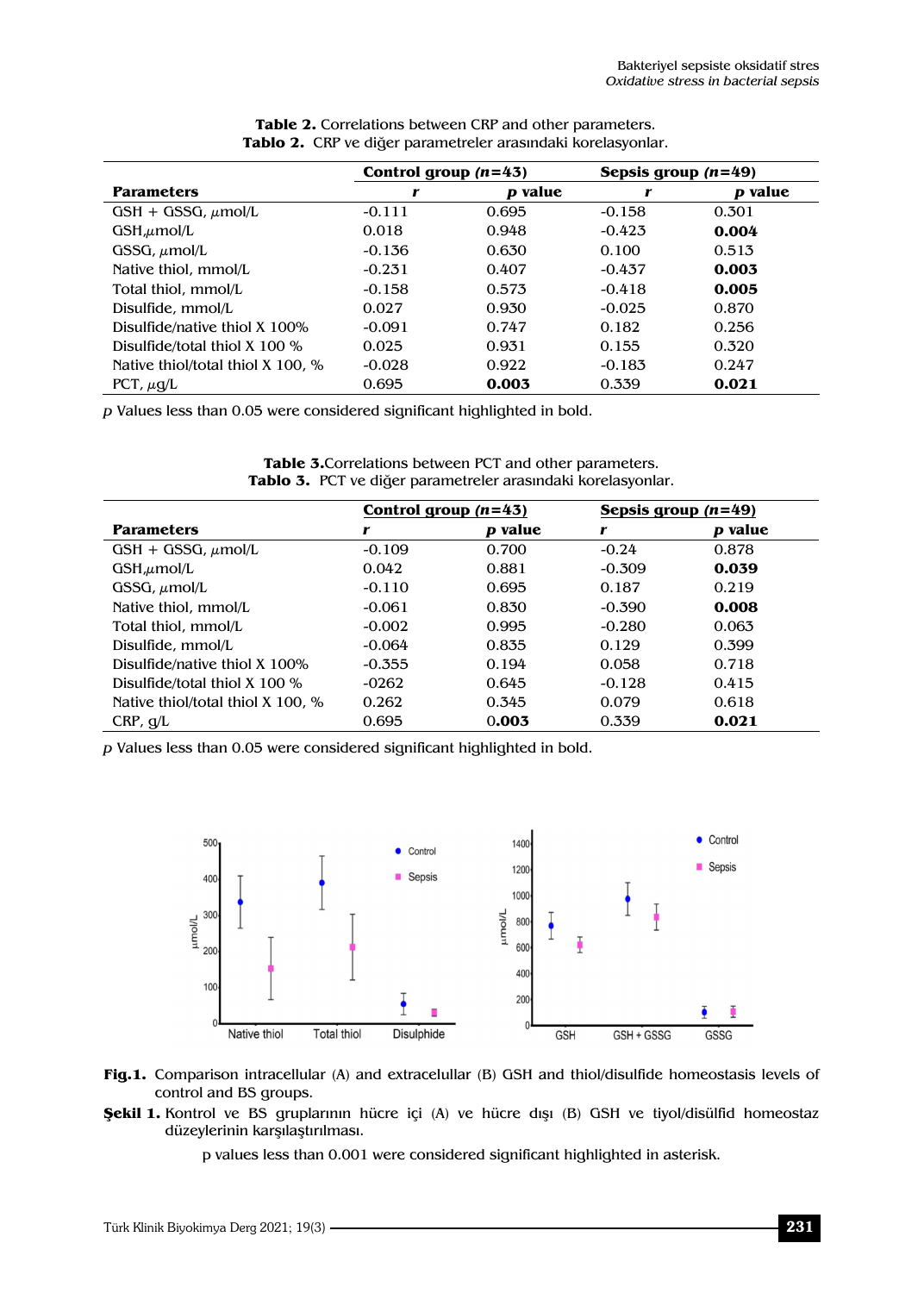

**Fig.2.** Correlation graphs of CRP with native thiol (A), CRP with total thiol (B) and CRP with GSH (C), PCT with native thiol  $(D)$ , PCT with total thiol  $(E)$  and PCT with GSH  $(F)$ .

**Şekil 2.** CRP ile nativ tiyol (A), CRP ile toplam tiyol (B) ve CRP ile GSH (C), nativ tiyol ile PCT (D), total tiyol ile PCT (E) ve GSH ile PCT (F) arasındaki korelasyon grafikleri.

#### **DISCUSSION**

GSH is the main intracellular thiol involved in cellular redox reactions and thioester formation. GSH has important roles in protecting erythrocyte and brain cells from oxidative stress, as well as in keeping the thiol redox status (12, 13, 18). Disruption in the oxidant/antioxidant balance, which is an important cause of cell damage, causes deterioration in cell functions. The change in the balance in favor of the oxidant plays roles in increasing morbidity and mortality by increasing cell damage.

Numerous studies were conducted on bacterial sepsis, its pathophysiology is not yet illuminated fully. Many compounds and biomarkers play a role in the etiopathogenesis of bacterial sepsis. Oxidative stress also plays important roles in its pathophysiology. Previous studies reported increased oxidative marker levels such as malondialdehyde, myeloperoxidase, superoxide dismutase/catalase ratio, and decreased antioxidant marker levels such as GSH, in sepsis (19, 20).

The decrease in the level of GSH, which represents a large proportion of antioxidants in the cell, causes damage by increasing oxidation. GSH levels were shown to be decreased in patients with BS in previous studies (8, 21,22). These studies focused on the oxidant or antioxidant aspect of the oxidant-antioxidant balance (20, 23). In these studies, the balance was not investigated in both ways and the methods used were timeconsuming or expensive (chemiluminescence method, enzyme-linked immuno-sorbent assay etc.) (22, 23). In the present study, intracellular glutathione levels and extracellular thiols were measured with an automated and practical spectrophotometric method (13).

In this study, we also calculated GSSG and disulfide levels. In our study, GSH and GSH+GSSG were found to be low in bacterial sepsis with severe oxidative stress compared to the control group. The decrease in intracellular GSH levels in bacterial sepsis makes us consider the severity of the disease. It may be helpful to show the severity of the disease in the early period by measuring the level of intracellular GSH in bacterial sepsis. While GSH decreases, GSSG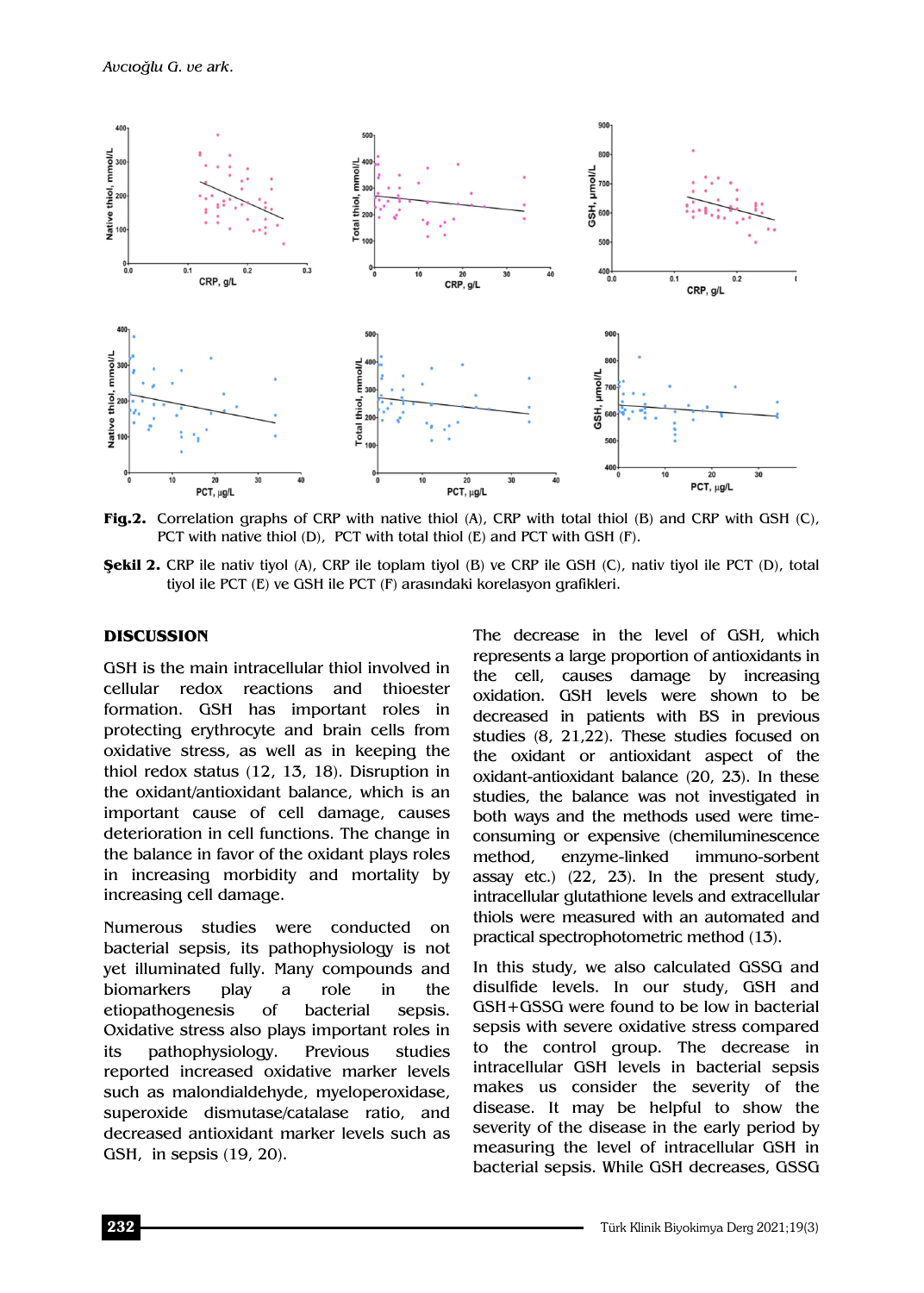is expected to increase, but in our study, while GSH decreased, GSSG levels were not changed significantly. These results may explain that there is no significant change in GSSG levels due to the advanced oxidation of GSSG. Advanced oxidation in BS may show us the severity of the disease. Some studies have reported cases of advanced oxidation (24, 25).

Dynamic thiol/ disulfide homeostasis play an important role in detoxification, protection from oxidants, signal transduction, regulation of enzymatic activity, cellular signaling mechanisms, and transcription factors. Thiols are known as essential antioxidant buffers because they interact dynamically with many physiological oxidants. Thiol protein groups are important antioxidants, which constitute 52.9% of total serum antioxidant capacity in healthy individuals (26).

The thiol-disulfide balance has been investigated in recent years in many studies by measuring serum level with a new method, which has been associated with the severity of oxidative stress (26-27). It was reported in the study that that native thiol, total thiol and disulfide levels were decreased in septic shock and bacterial sepsis patients, similar to our study results (28). In the current study, there was a significant decrease in the total thiol, native thiol and disulfide levels in BS compared to the control group. Our findings suggest that impaired thiol disulfide homeostasis plays a great role in the etiopathogenesis of BS. The disulfide levels increased with oxidative stress, which suggests that there may be advanced oxidation in bacterial sepsis. Erel and Neselioğlu reported that disulfide levels are lower in proliferative diseases such as diabetes mellitus and some malignancies. (14). Our findings were consistent with the literature (29).

#### **REFERENCES**

1. Frattari A, Polilli E, Primiterra V, Savini V, Ursini T, Di Iorio G, et al. Analysis of peripheral blood lymphocyte subsets in critical patients at ICU admission: A preliminary investigation of their role in the prediction of sepsis during ICU stay. International journal of immunopathology and pharmacology. 2018;32:2058738418792310.

CRP, PCT, WBC, MCV, RDW, and N/L, which are other nonspecific parameters, were found to be consistent with the literature data in our study. These parameters were nonspesific and significant in showing the inflammation degree, and were also high in bacterial sepsis (29). In additon, we found a significant negative correlation between GSH and CRP and PCT in line with the literature (21, 30).

The detection of intracellular and extracellular thiol levels with practical methods as antioxidants can make it easier for us to monitor the effectiveness of treatments. Comprehensive studies are needed on this issue.

The limitations of our study are the small sample size in the study population. Associated conditions that may cause oxidative stress may affect thiol levels.In the patients with unknown etiology of BS, there may be conditions affecting the oxidative stress. Does the giving thiol sources as treatment contribute to the reduction of oxidative stress in patients with BS? Further studies are needed to find answers to these questions.

### **CONCLUSION**

Our findings provided evidence to suggest the disrupted oxidant/antioxidant balance based on decreased intracellular and extracellular thiol/disulfide in patients with BS. Disruption of the thiol/disulfide homeostasis may have an impact on BS pathogenesis by increasing oxidative stress. Evaluating the GSH/GSSG and serum thiol/disulfide homeostasis levels at admission may provide better care for patients with BS.

2. Moiana M, Aranda F, de Larrañaga G. A focus on the roles of histones in health and diseases. Clinical biochemistry. 2021;94:12-9.

3. Kang D, Yu J, Xia J, Li X, Wang H, Zhao Y. Effect of norepinephrine combined with sodium phosphocreatine on cardiac function and prognosis of patients with septic shock. International journal of immunopathology and pharmacology. 2020;34: 2058738420950583.